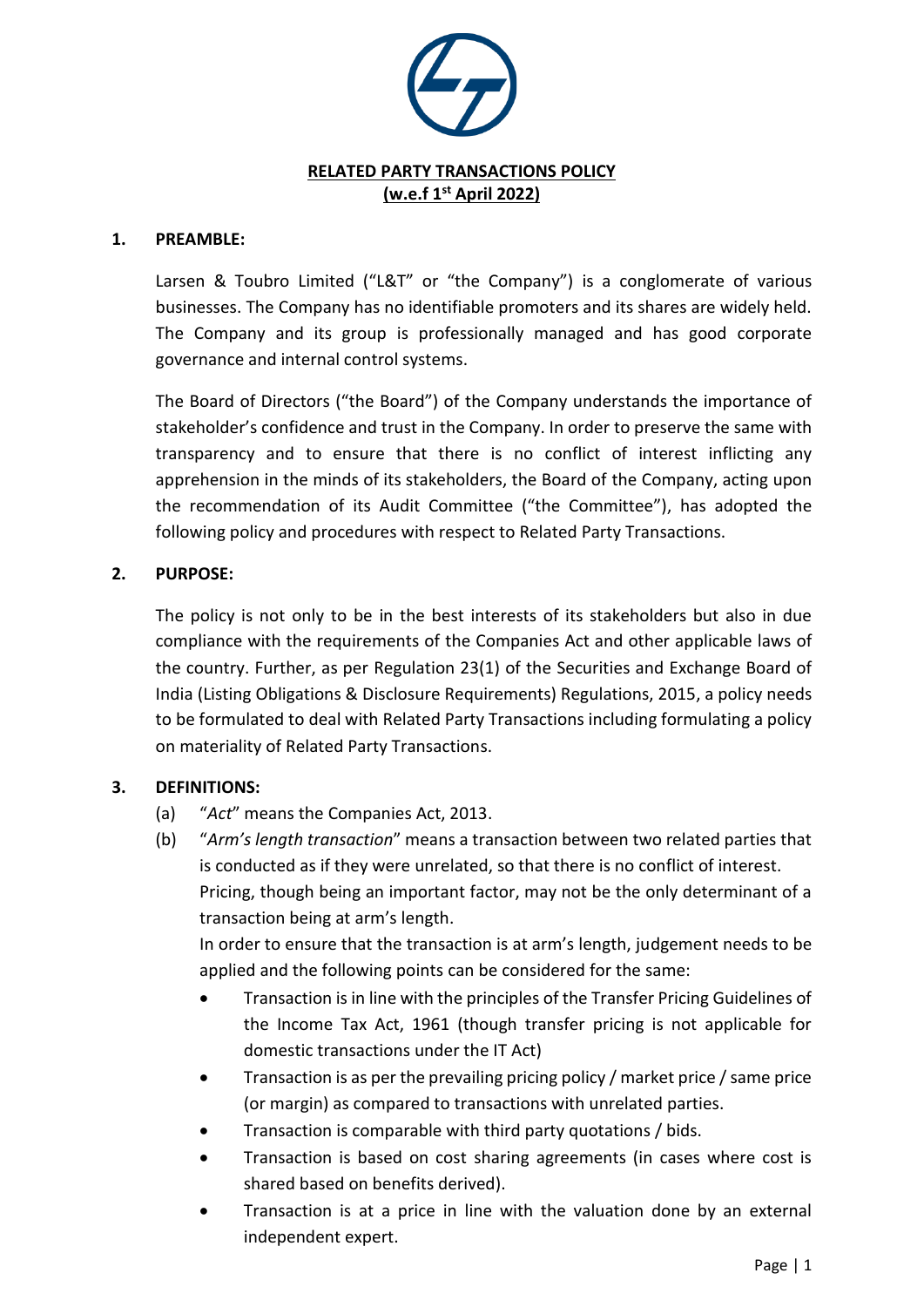Guidance may be taken from the examples laid down in the Standard on Auditing 550 on Related Parties (SA 550) for this purpose.

- (c) "*Audit Committee*" means Audit Committee of the Board of Directors of the Company.
- (d) "*Board*" means Board of Directors of the Company.
- (e) "*Group Company*" means subsidiaries and associates of the Company.
- (f) "*Listing Regulations*" means the Securities and Exchange Board of India (Listing Obligations and Disclosure Requirements) Regulations, 2015 including any subsequent modifications or amendments thereof (SEBI LODR).
- (g) "*Material modification*" would mean any modification to the related party transaction which shall result in:
	- an impact on the value of the transaction by 30% as compared to the approval given by the Audit Committee / Board / shareholders earlier
	- the transaction not being at arm's length.
	- Novation of RPT in favor of another group company, except where such novation is on account of any statutory requirement.
- (h) "*Material transactions*" would mean transactions or series of transactions in one financial year with any single related party exceeding Rs. 1,000 crore or 10% of the annual consolidated turnover of the Company whichever is lower as per the last audited financial statements of the Company.

Payments to a related party towards brand usage or royalty exceeding five percent of the annual consolidated turnover of the Company would be considered as '*material transaction*'.

- (i) *'Ordinary Couse of Business'* means normal, regular business activities carried out by the Company in line with its Memorandum and Articles of Association. Since the term Ordinary Course of Business is not defined under the statute, the Company would exercise judgement on this aspect and for the purpose of the same, using the following guiding principles:
	- The Company has done similar transactions in the past.
	- Such transactions are carried out at regular frequency.
	- Activities relating to mergers, demergers, restructuring, etc. for organic and inorganic growth and are common for the industry/(ies) to which the Company belongs.

The guiding principles are not exhaustive and the facts and circumstances of each case would be examined before concluding on the matter.

- (j) "*Related Party*" is a party as defined in sub-section (76) of Section 2 of the Act and Regulation 2(zb) of SEBI LODR including modifications or amendments made thereto.
- (k) "*Related Party Transaction*" or "*RPT*" means transactions as given under clause (a) to (g) sub-section (1) of Section 188 and the Rules related thereto and as defined in Regulation 2(zc) of SEBI LODR including modifications or amendments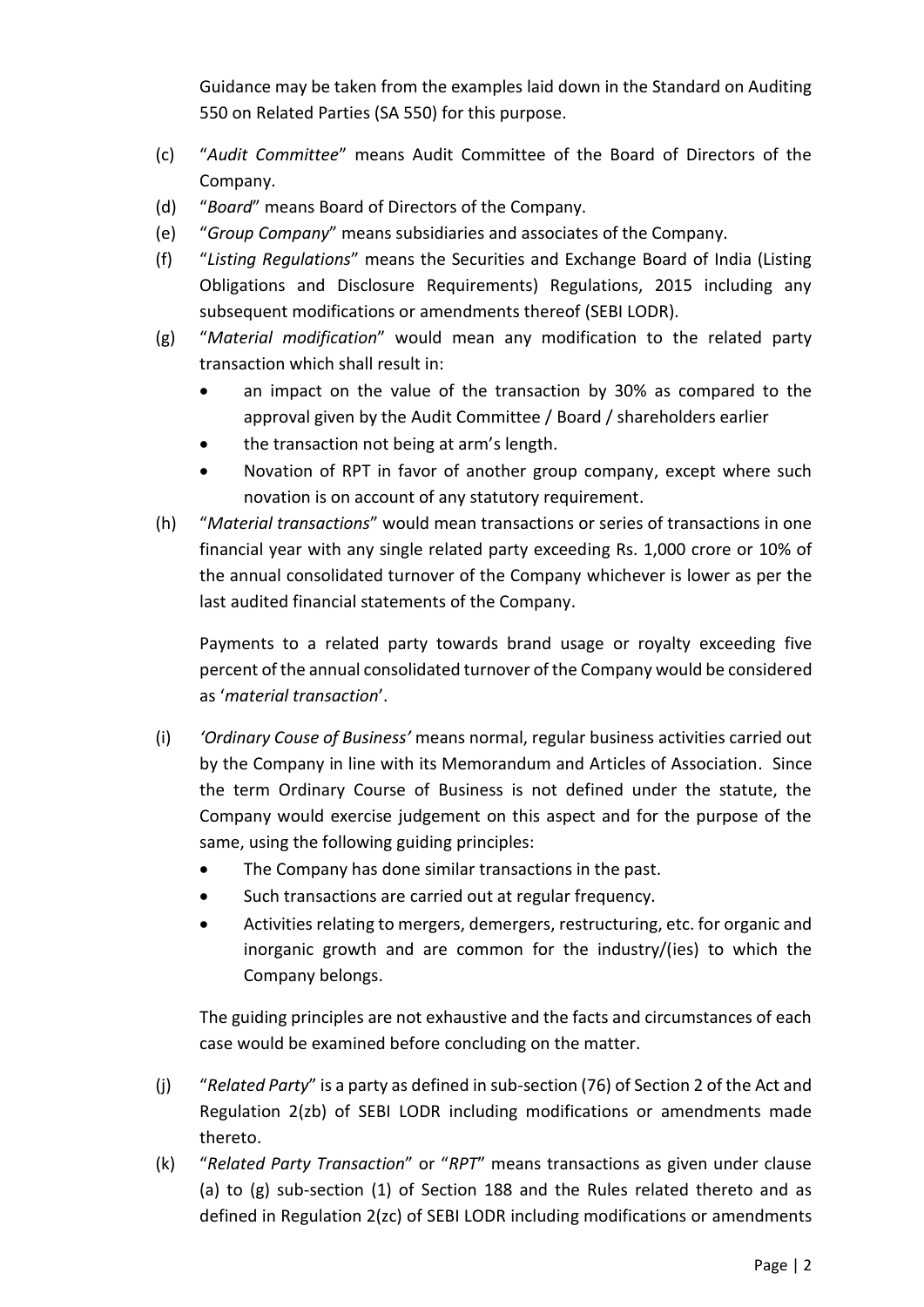made thereto. These include sale, purchase, leasing or supply of goods or property, availing / rendering of any services, appointment of agents for any of the above and underwriting of securities and transfer of resources, services or obligations between the Company and its related parties, irrespective of whether a price is charged or not.

## **4. POLICY:**

Irrespective of the materiality, prior approval of the Audit Committee will be sought for the following Related Party Transactions:

- Transactions between the Company and its Related Party.
- Transactions between a subsidiary and its related party if the annual value of all transactions of such subsidiary with that related party exceeds 10% of the annual consolidated turnover of the Company as per last audited Balance Sheet of the Company – applicable for the financial year 2022-23.
- Transactions between a subsidiary and its related party if the annual value of all transactions of such subsidiary with that related party exceeds 10% of the annual turnover of such subsidiary as per its last audited Balance Sheet – applicable from the financial year 2023-24.
- Transactions between the Company and / or its subsidiaries with unrelated parties, the purpose and effect of which is to benefit the Related Party of the Company or any of its subsidiaries – applicable from the financial year 2023-24.
- Any material modifications to approved RPTs.

### **5. APPROVAL OF TRANSACTIONS:**

### **A. AUDIT COMMITTEE**:

The onus will be on the Business head and the respective Finance & Accounts (F&A) head of the Independent Companies (IC) as well as Corporate Accounts to refer RPT or potential RPT's to the Audit Committee.

If the Audit Committee or its Chair or the concerned F&A head determines that a RPT should be referred to the Audit Committee or if the Audit Committee in any case elects to review any such matter, the Audit Committee will review and approve the contracts / arrangements / transactions, including modifications.

The Audit Committee shall consider the following factors while determining approval–

- (a) Name of the related party and its relationship with the Company or its subsidiary including nature of its concern or interest;
- (b) Nature, material terms, monetary values, tenure and particulars of the contract / arrangement / transaction;
- (c) Method and manner of determining the pricing and other commercial terms;
- (d) Whether the RPT is at arm's length;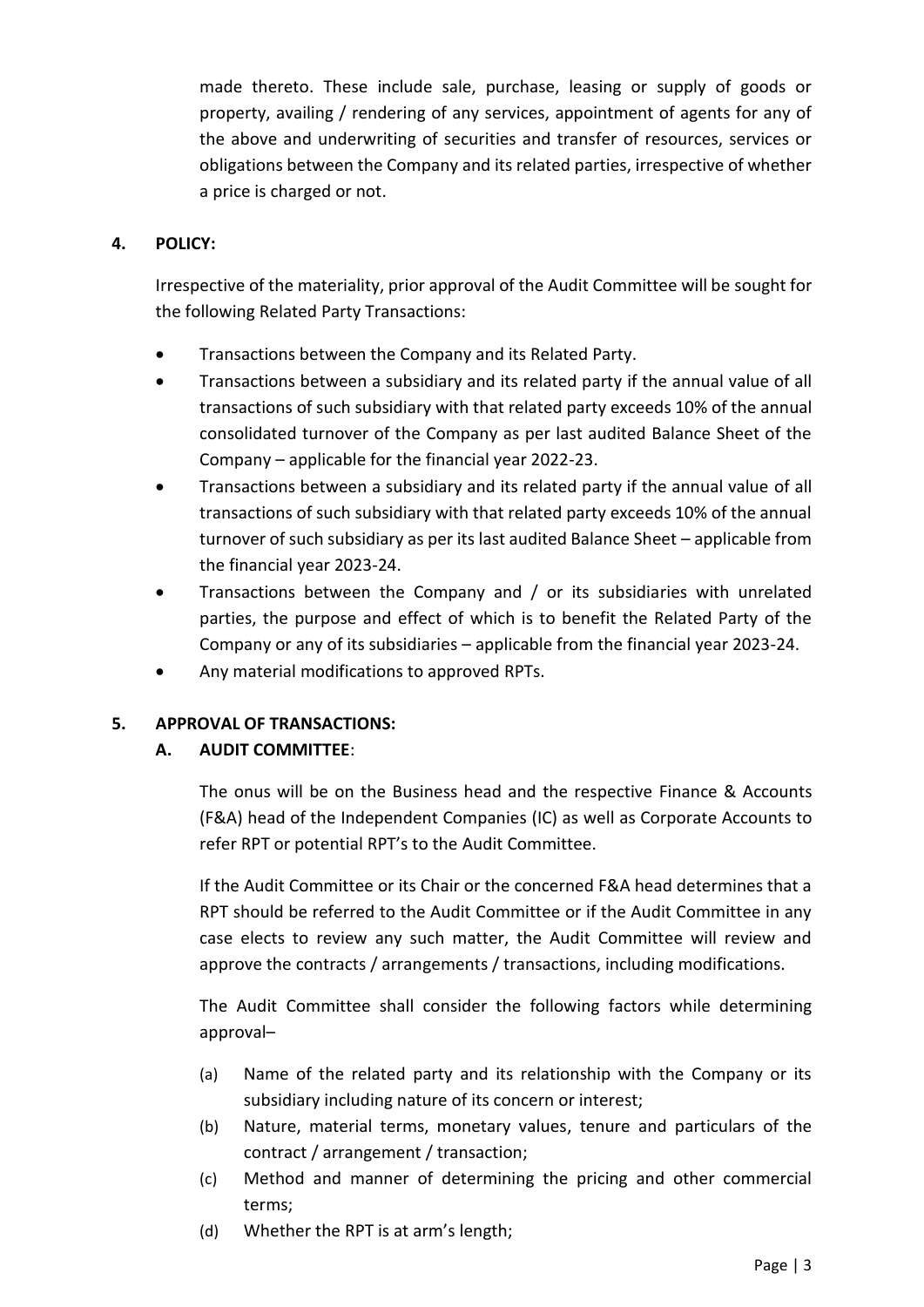- (e) Percentage of the value of the proposed RPT to the annual consolidated turnover of the Company/ standalone turnover of the subsidiary;
- (f) In case of RPT involving loan, advances, ICDs or investments made / given by the Company / subsidiary:
	- Details of sources of funds;
	- In case of indebtedness, nature of indebtedness, cost of funds and tenure;
	- Applicable terms including covenants, tenure, interest rate, secured or unsecured and repayment schedule;
	- Purpose of utilization of funds by ultimate beneficiary of such RPT.
- (g) Justification as to why the RPT is in the interest of the Company;
- (h) Copy of valuation / external party report, if any;
- (i) Percentage of the value of the proposed RPT to the annual consolidated turnover of the counterparty (voluntary); and
- (j) Any other information relevant or important for the Audit Committee / Board to take a decision on the proposed transaction.

Since, the Company is a conglomerate consisting of several Group Companies, often contracts / arrangements with S&A companies would result in RPT's. However, it is to be considered that subsidiaries are formed for particular purposes like requirement of specific regulatory authorities, venturing into new sectors, etc. Though the contracts / arrangements entered into with Group Companies may be RPTs, they would be in the ordinary course of business itself. The Audit Committee will grant omnibus approvals for the RPTs and such approval would be valid for one financial year.

The Audit Committee will additionally consider the following while granting omnibus approvals:

- (i). Repetitiveness of the transaction;
- (ii). Justification for the need of omnibus approvals;
- (iii). Maximum value of the transactions, in aggregate, which can be allowed under the omnibus route in a year;
- (iv). The maximum value per transaction which can be allowed;
- (v). Extent and manner of disclosures to be made to the Audit Committee at the time of seeking omnibus approval;

Where a RPT cannot be foreseen and aforesaid details are not available, the Audit Committee may make omnibus approval for such transactions subject to their value not exceeding rupees one crore per transaction.

With reference to clauses (iii) and (iv) above, the Board has set a limit of Rs 25,000 crore and Rs. 1,000 crore respectively.

In the event the Company becomes aware of a transaction with a Related Party that has not been approved under the Policy prior to its consummation, the Audit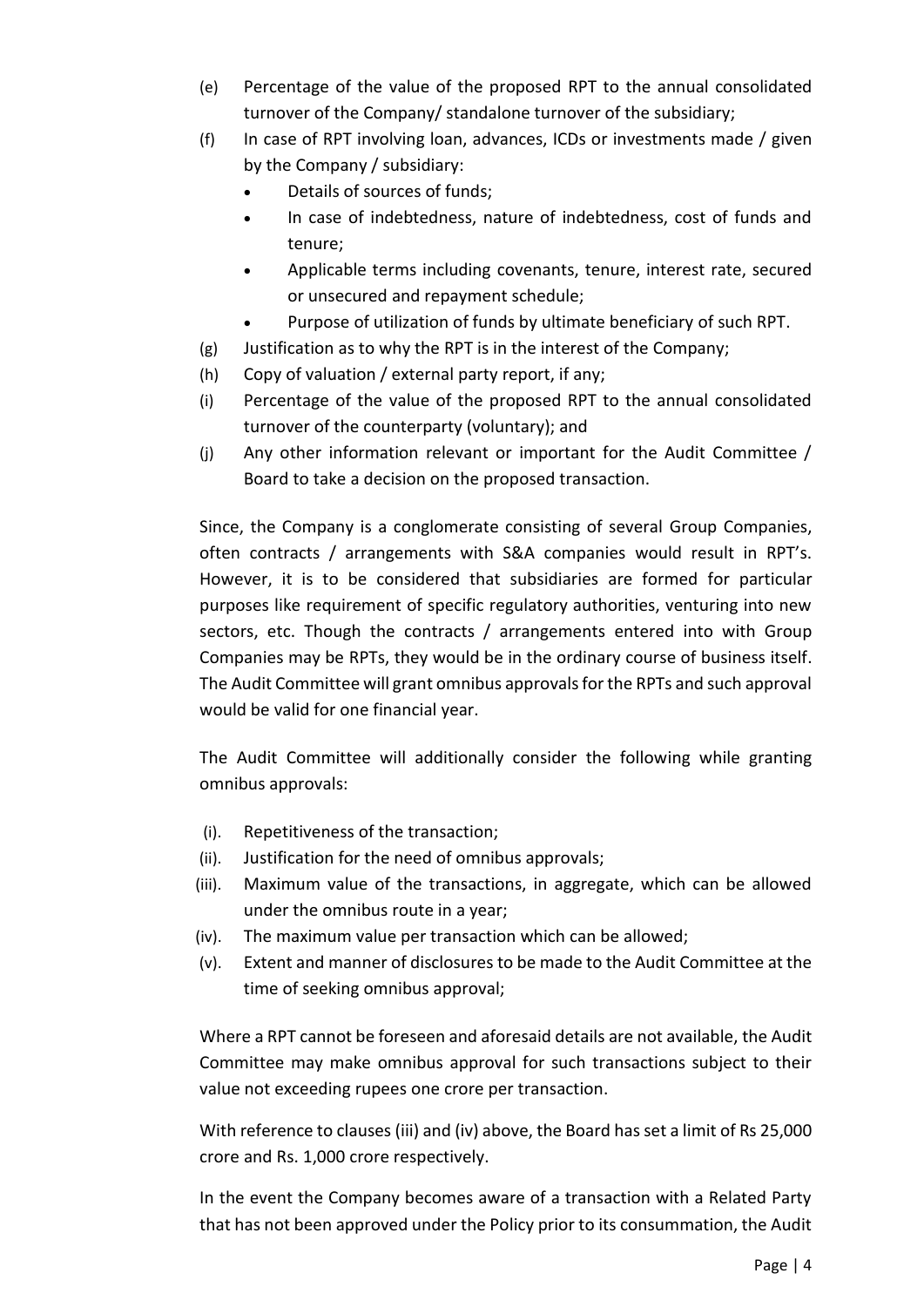Committee shall examine all facts and circumstances pertaining to non-reporting of such RPT to the Committee and shall take such action as it may deem appropriate.

Only those members of the Audit Committee who are Independent Directors will approve RPTs. Any member of the Audit Committee having a potential interest in the proposed RPT will not participate in the discussions nor vote on the proposal for approval of the transaction.

The Audit Committee shall at the end of every quarter appraise the position of the approved transactions to ensure that all necessary requirements are being complied with. The Audit Committee shall also review the status of long-term (more than one year) or recurring RPTs on an annual basis.

### **B. BOARD**:

The Board will approve all RPT's which are not at arm's length and / or which are not in the ordinary course of business.

If the Audit Committee does not approve any RPT, it shall refer the same to the Board for approval.

Once contracts / arrangements with related parties are approved by the Audit Committee / Board, transactions arising out of the same would not be subject to evaluation when they are executed. This process will be monitored by the F&A head continuously.

### **C. SHAREHOLDERS**:

All Material Transactions and any material modification thereto, will be referred to the shareholders for prior approval.

A summary of information provided by the Management to the Audit Committee under Clause 5A (a) to (e) shall form a part of the explanatory statement. In addition to the same, the shareholders will be provided with information under clauses 5A (g) to (i) and clause 5A (f), wherever applicable..

No related party will vote on such resolutions irrespective of the fact whether it is a related party to the transaction or not.

#### **Exclusions:**

The following RPTs will not be put up for approval as permitted under law:

1. Transactions between the Company and its Wholly Owned Subsidiary (WOS) (if the Company is preparing consolidated accounts and placing the same before its shareholders for approval)